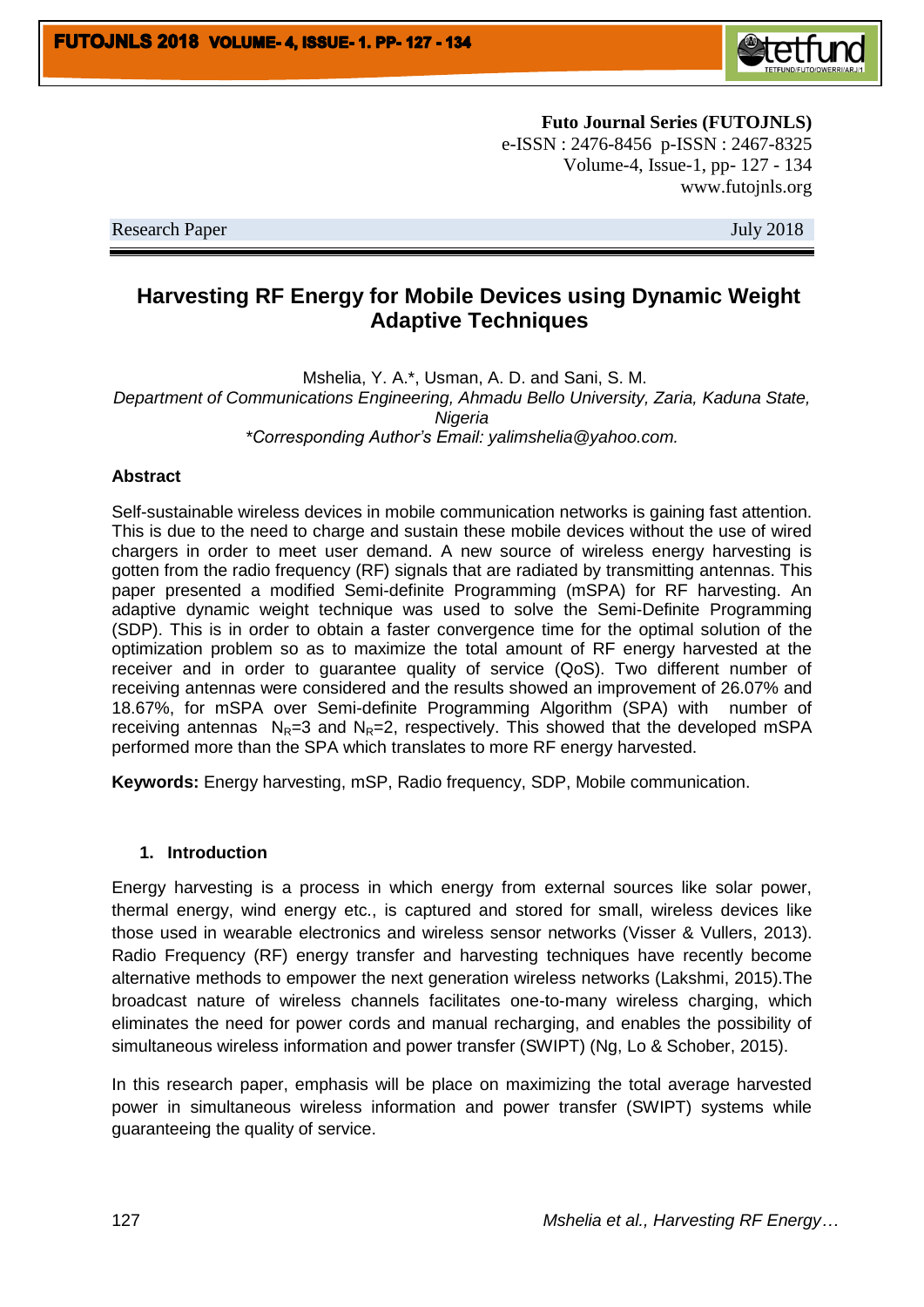

Dynamic weight adaptive technique is a strategy used to adjust relative weights of an objective function based on the behaviour of the dynamic system. The dynamic system gradually develops over time t, and reaches a feasible local minimum or maximum value of a function when it stops at equilibrium point where all the gradients vanish. The progress of the search trajectory can be monitored by dividing the time into non-overlapping windows of size

## *Nu* iterations

A lot of research has been carried out on maximizing the amount of RF energy harvested in SWIPT

Leng, Ng, Zlatanov and Schober, (2016) studied the resource allocation algorithm design for energy efficient simultaneous wireless information and power transfer (SWIPT) systems. However, the alternative approach to harvest as much energy as possible adversely affects information transfer, leading to the degradation of system quality of service (QoS). Proposing a joint antenna selection and spatial switching for energy efficiency in a multiple-input multiple-output (MIMO) simultaneous wireless information and power transfer (SWIPT) system, Tang, So, Shojaeifard, Wong and Wen, (2016) designed systems with the sole goal of spectral efficiency (SE) maximization which, however, constitutes an ever-rising network power consumption, which goes against global commitments for sustainable development.

Wu, Tao, Ng, Chen and Schober, (2016) proposed energy-efficient resource allocation for wireless powered communication networks (WPCN), such that, multiple users harvest energy from a keen power station and then communicate with an information receiving station. However, for a short transmission time, users can only meet the minimum system throughput requirement at the cost of sacrificing system energy efficiency. Earlier, Krikidis, Timotheou, Nikolaou, Zheng, Ng and Schober, (2014) had proposed a simultaneous wireless information and power transfer in modern communication systems. However, the RF model did not consider some aspects of nonlinearities of the model. Zhou, Zhang and Ho, (2013) had also studied the simultaneous wireless information and power transfer (SWIPT) system for a multiple-input multiple-output (MIMO) wireless broadcast system. However, results obtained were based on the overly optimistic assumption of perfect channel state information.

Studying the power allocation and scheduling for SWIPT systems with non-linear energy harvesting model, Boshkovska, Morsi, Ng and Schober (2016), reported that the optimal multiuser power allocation and scheduling policies depended only on the current time, which is not dynamic.

It can be seen from the literature reviewed that maximizing the amount of RF energy harvested is important, because it provides a way of sustaining lifetime and charging mobile devices. This paper presents an improved technique for maximizing the total harvested energy harvested at the RF receiver

**Netfi**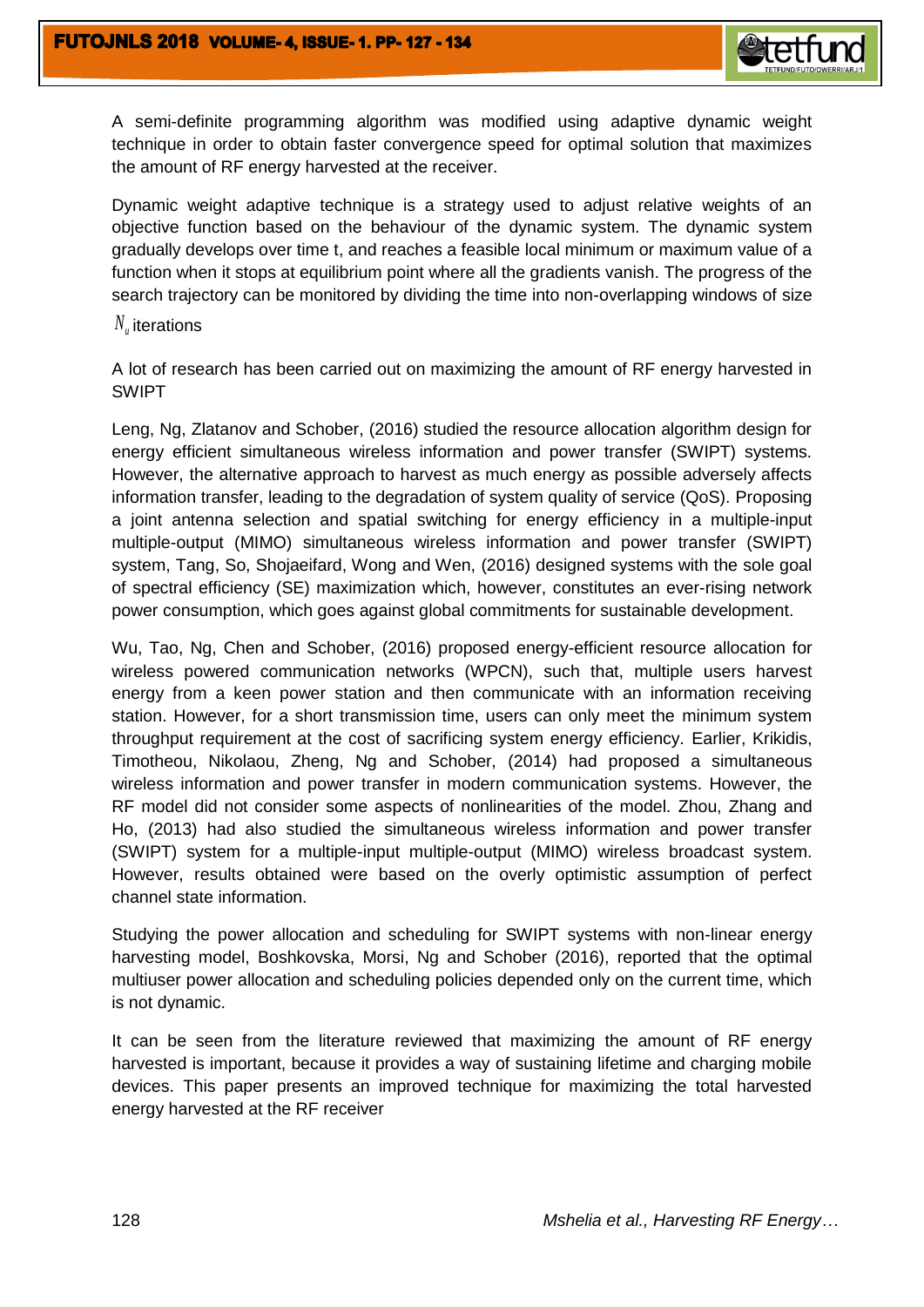

### **2. Methodology**

The step by step process for the development of the improved SDP algorithm using the dynamic weight adaptive technique for Lagrangian multipliers on the beam formers are as follows:

- i. Initialize the maximum number of iteration  $L_{\text{max}}$  and iteration index n
- ii. Estimate initial weight  $w(t=0)$
- iii. Measure the performance metric of search trajectory  $(X(t),\lambda(t),\mu(t))$  periodically
- iv. Adapt w(t) to obtain efficient convergence time
- v. Update the optimal solution to the optimization problem until iteration index n=  $L_{\text{max}}$

The maximum number of iteration,  $L_{max}$ , and the iteration index are first initialized. The inner loop problem is solved via the SDP relaxation for vectors ϒ and α. The optimal solution to the optimization problem is updated until iteration index,  $n = L_{max}$ .

Equation (1) represents the inner loop non-convex optimization problem. In each iteration, the inner loop non-convex optimization problem of estimating the performance of the RF receiving antennas was solved. The constraint C defines the variables that can affect the quality of the transmitted signal.

$$
\begin{aligned}\n\sum_{\substack{X,z \in H^N T, \tau}}^{\text{maximize}} & \sum_{j=1}^J \gamma_j^* [\mathbf{M}_j - \alpha_j^* (1 + \exp(-a_j(\tau_j - b_j)))] \\
C_1: T_r(\mathbf{X} + \mathbf{Z}) &\le P_{\text{max}} \\
C_2: & \lim_{\mathbf{T}_P \in \wedge} \frac{T_r(\mathbf{X} + \mathbf{H})}{T_r(\mathbf{Z} + \mathbf{H}) + \delta_s^2} \ge \Gamma_{req}, \\
C_3: & \lim_{\mathbf{T}_G \in \Xi_j} T_r((\mathbf{X} + \mathbf{Z})G_j G_j^H \ge \tau_j, \forall j, \\
C_3: & \sum \sum \Theta_j C_s : \text{Rank}(\mathbf{X}) = 1, C_6: \mathbf{X} \ge 0\n\end{aligned}
$$

 $X = xx^H$  is a new optimization variables matrix and  $\tau = \tau_1, \tau_2, - - -\tau_i$  is a vector of auxiliary optimization variable.

where:

 $\overline{M}_{j}$ = Maximum harvested power at energy harvested receiver

 $P_{_{r_{\max } }}$  = Maximum radiated power at one time slot

 $T_r$  = Transmitter section

 $\alpha_j$  and  $\gamma_j$  = Vectors

 $a_j$  = Non-linear changing rate with respect to the input power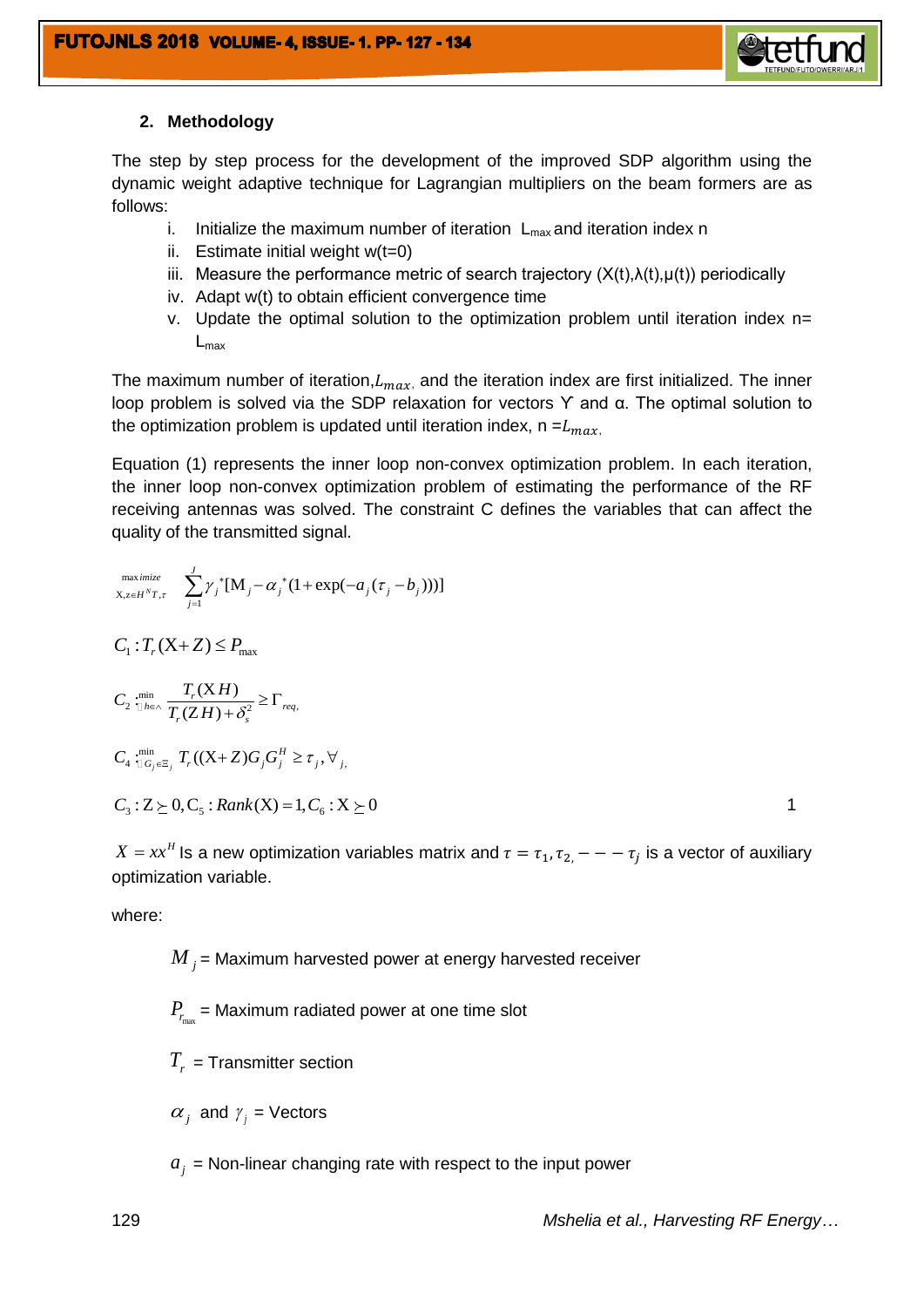

 $b_{j}$  = Minimum turn on voltage of an energy harvesting circuit

 $Z =$  Constrain matrix

 $X = xx^H$  Is a new optimization variables matrix and

 $\tau=[\tau_1, \tau_2....\tau_j]$  is a vector of auxiliary optimization variables.

Equation (2) defines the unique optimal solution  $(Y, \alpha)$  that can be obtained. This optimal solution can only be obtained only if equation (2) satisfied.

$$
\varphi(\gamma,\alpha) = [\varphi_1,\varphi_2, \dots \varphi_{2J}] = o
$$

Therefore the RF transmission energy vectors  $\gamma^{n+1}$  and  $\alpha^{n+1}$  are updated in the iteration algorithms as:

$$
\gamma^{n+1} = \gamma^n + \zeta^n q^n + 1:2J \text{ and } \alpha^{n+1} = \alpha^n + \zeta^n q^n
$$

where:

$$
q^n = [\varphi'(\gamma, \alpha)]^{-1} \varphi(\gamma, \alpha)
$$

and  $\varphi'(\gamma,\alpha)$  is Jacobian matrix of  $\varphi(\gamma,\alpha)$ 

$$
\zeta^n \text{ is the largest } \in' \text{ satisfying } \exists \varphi(\gamma^n + \epsilon^l q^n, +1:2J, \alpha^n \epsilon^l q^n_{i,J}) \mathbb{K}(1-\eta \epsilon^l) \mathbb{I} \varphi(\gamma, \alpha) \mathbb{I} \tag{5}
$$

### **2.1. Improved SDP Algorithm**

The SDP algorithm is improved using dynamic weight adaptive technique which is a strategy in order to adapt weight. An estimated initial weight,  $w(t) = 0$  is first obtained. The search trajectory (X (t),  $\lambda$  (t),  $\mu$  (t)) is measured periodically. The weight factor, w (t) is adapted dynamically to obtain an efficient convergence time. The optimal solution to the optimization problem is updated until the maximum number of iterations. Table 1 shows the simulation parameters for the development of mSAP.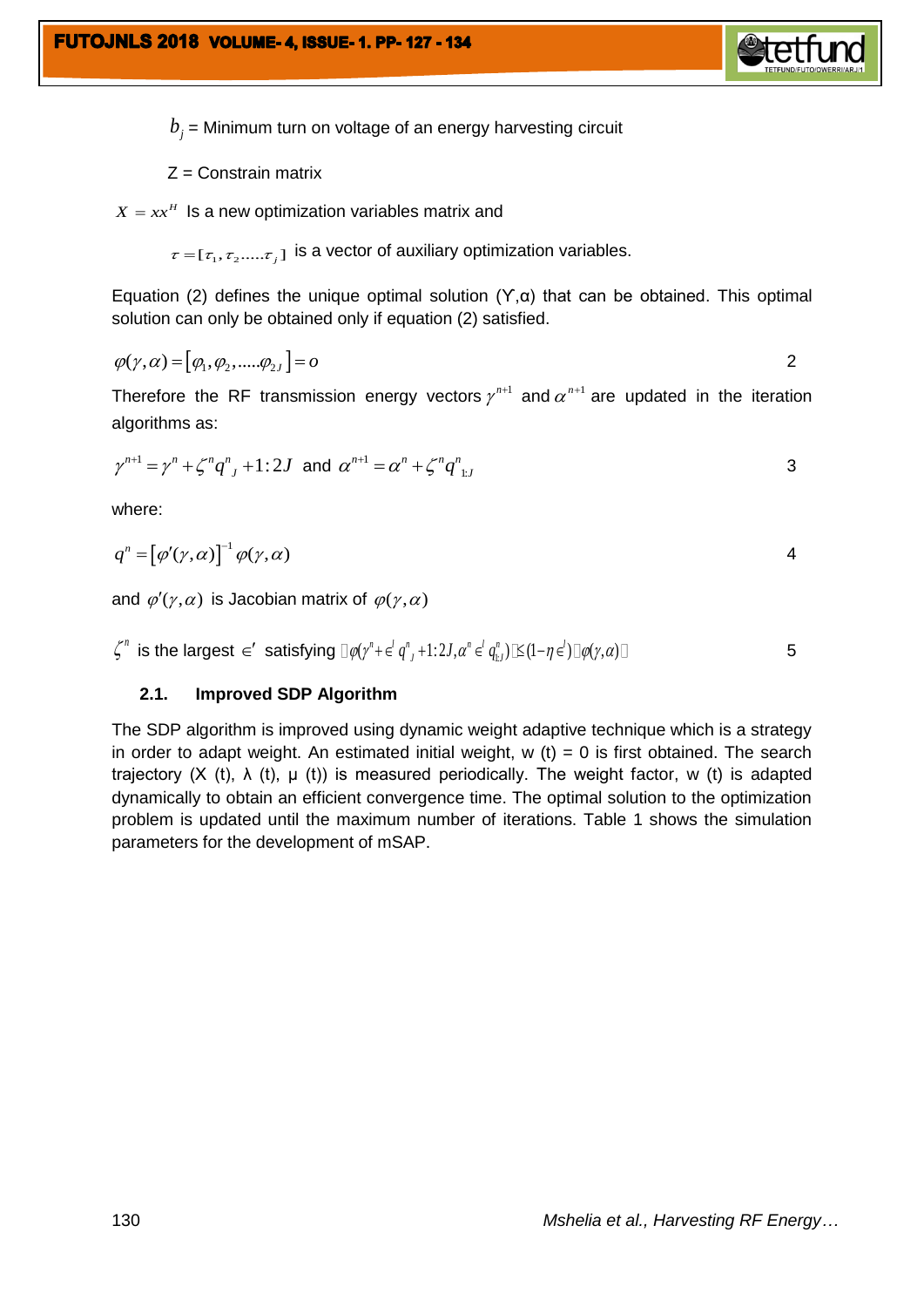

#### Table 1: Simulation Parameters

### **3. Results and Discussion**

The modified Semi-definite programming algorithm (mSPA) was simulated and implemented on MATLAB R2016b simulator with the results obtained compared with SPA based on average total harvested power in terms of maximum transmit power as performance metric

The results for different numbers of receiving antennas  $(N_R)$  obtained show the relationship between the average total harvested power and maximum transmit power. The maximum transmit power was taken to be  $P_{max}$  = 30dbm and the number of receiving antennas (N<sub>R</sub>) = 2 and 3 in separate cases. The percentage improvement for the developed technique was estimated using equation 6.

$$
\frac{av\sum ISPA - av\sum SPA}{av\sum ISPA} X100\%
$$

Figure 1 is a plot of average total harvested power versus the maximum transmit power when the number receiving antennas  $N_R=2$  and total number of transmitting antennas  $N_T=4$ . Figure 2, on the other hand, is a plot of average total harvested power versus the maximum transmit power when the numbers of receiving antenna  $N<sub>R</sub>=3$ , It is evident from Figures 1 and 2 that the total average harvested power increases non-linearly as the maximum transmit power increases and when the maximum transmit power is small as  $P_{max} \le$  $12.5dBm$ , similarly the total harvested power increases slowly as the transmit power increases because the received power at the energy harvesting receivers are usually insufficient enough to switch the energy harvesting circuit. But at transmit power level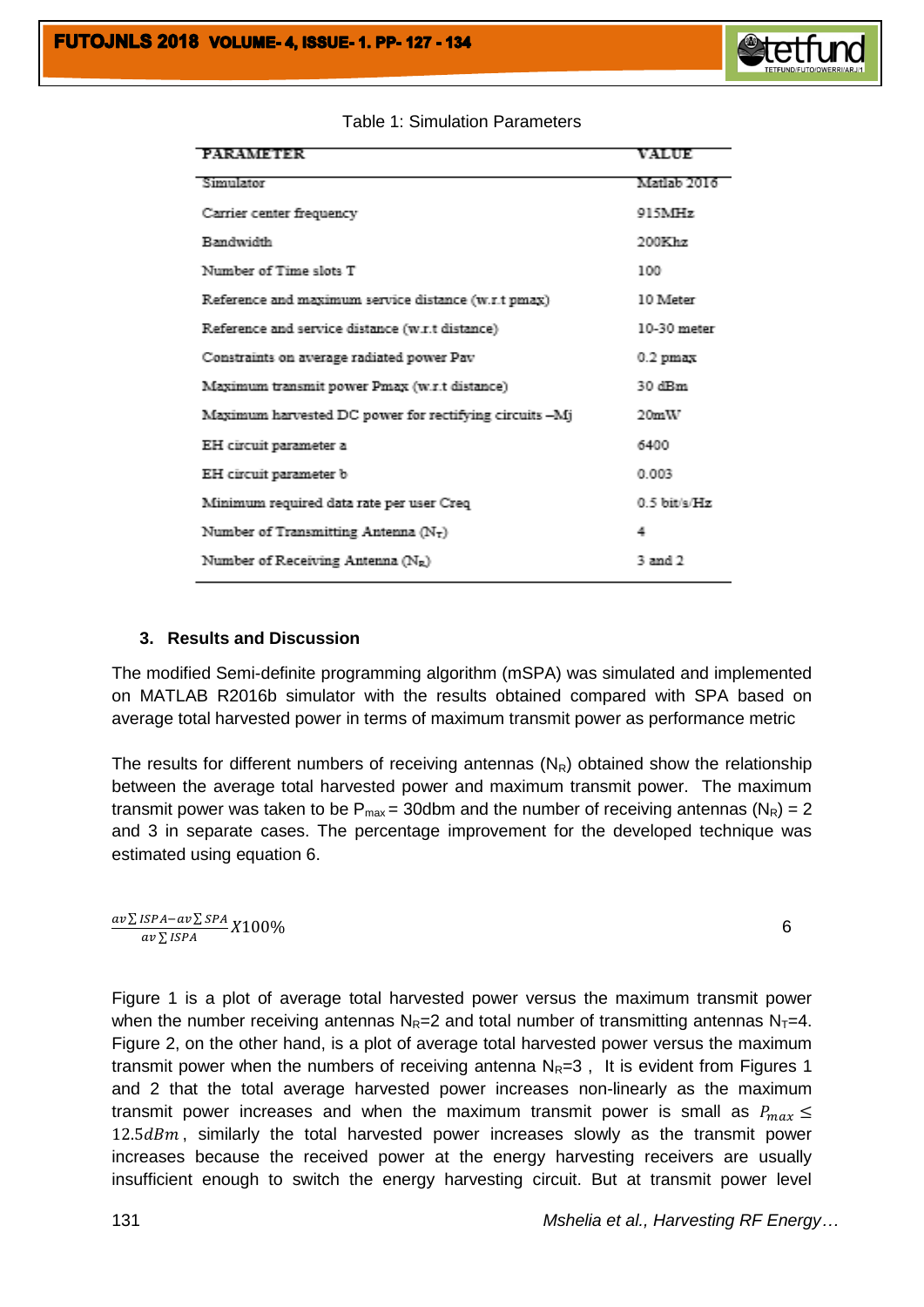

of,  $12.5dBm \le P_{max} \le 25dBm$ , the total harvested power increase rapidly with respect to maximum transmit power.



Figure 1: Plot of SAP against mSAP when  $N_R=2$  and  $N_T=4$ 

And at  $P_{max} \geq 27$  dBm, the total harvested power increases as the maximum transmit power increases but with diminishing return because exceedingly large transmit power can cause saturation in some of the energy receivers.

Fig. 2 shows that there is an increase in average harvested power when the number of receiving antennas was increased to  $N_R=3$  as compared to Fig. 1 when  $N_R=2$ . Result shows how an extra receiving antenna can act as additional energy collector to enable a more efficient energy transfer.



Figure 2: Plot of SAP against mSAP when  $N_R=3$  and  $N_T=4$ 

Fig. 3 is a comparison plot of average total harvested power for SPA and mSAP algorithms when  $N_R=2$  and  $N_R=3$ . However the performance of mSAP is better than the S-PA by 26.07% and 18.67% using equation (6) when,  $N_{R}$ = 3, and  $N_{R}$ =2 respectively and is as a result of maximizing the amount of received signal power by IS-PA.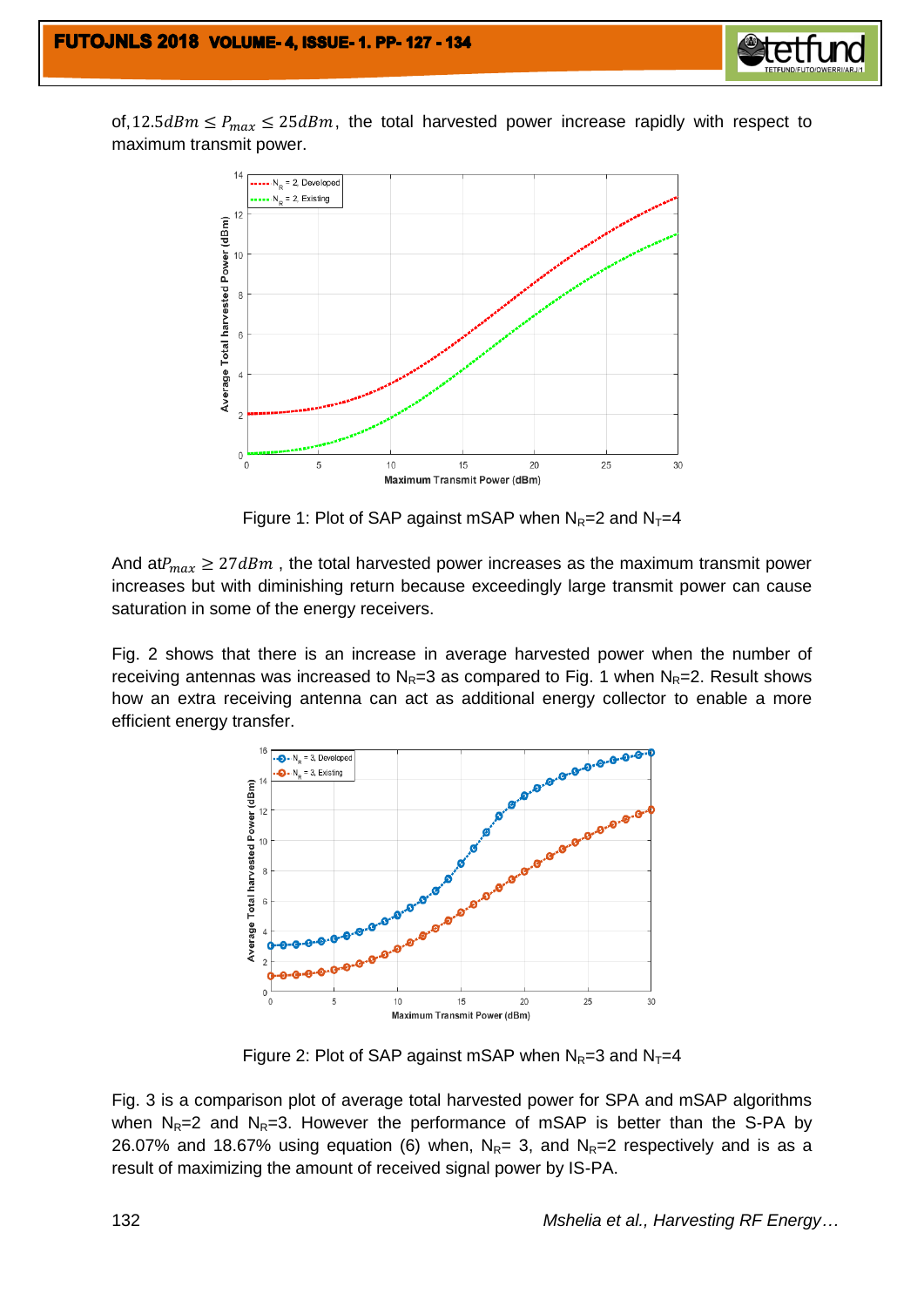





### **4. Conclusion**

In this paper, a modified semi-definite programming algorithm (mSPA) using dynamic weight adaptive technique was presented considering different number of receiving antennas. The developed technique shows an improvement in the total average harvested power and also guarantees the quality of service of the information transfer.

### **5. Recommendations**

The sensitivity of the RF energy can be improved in order to extract RF energy located far away from the RF transmitter by adopting meta heuristic algorithms for better convergence..

Devising a high gain antenna by using Hilbert matrix for a wide range of frequency can be tested to improve energy harvesting efficiency

### **References**

- Boshkovska, E., Morsi, R., Ng, D. W. K., & Schober, R.(2016). Power allocation and scheduling for SWIPT systems with non-linear energy harvesting model. Paper presented at the Communications (ICC), 2(3), 22-33.
- Krikidis, I., Timotheou, S., Nikolaou, S., Zheng, G., Ng, D. W. K., & Schober, R. (2014). Simultaneous wireless information and power transfer in modern communication systems. *IEEE Communications Magazine, 52*(11), 104-110.
- Lakshmi, R. S. (2015). RF energy harvesting for wireless devices. *International Journal of Engineering Research and Development, 11*(4), 39-52.
- Leng, S., Ng, D. W. K., Zlatanov, N., & Schober, R. (2016). Multi-objective resource allocation in full-duplex SWIPT systems. Paper presented at the Communications (ICC), 5(6), 7-8.
- Ng, D. W. K., Lo, E. S. & Schober, R. (2014). Robust beamforming for secure communication in systems with wireless information and power transfer. *IEEE Transactions on Wireless Communications, 13*(8), 4599-4615.
- Tang, J., So, D. K., Shojaeifard, A., Wong, K.-K. & Wen, J. (2016). Joint antenna selection and spatial switching for energy efficient MIMO SWIPT system. *arXiv preprint arXiv:1611.00277*.